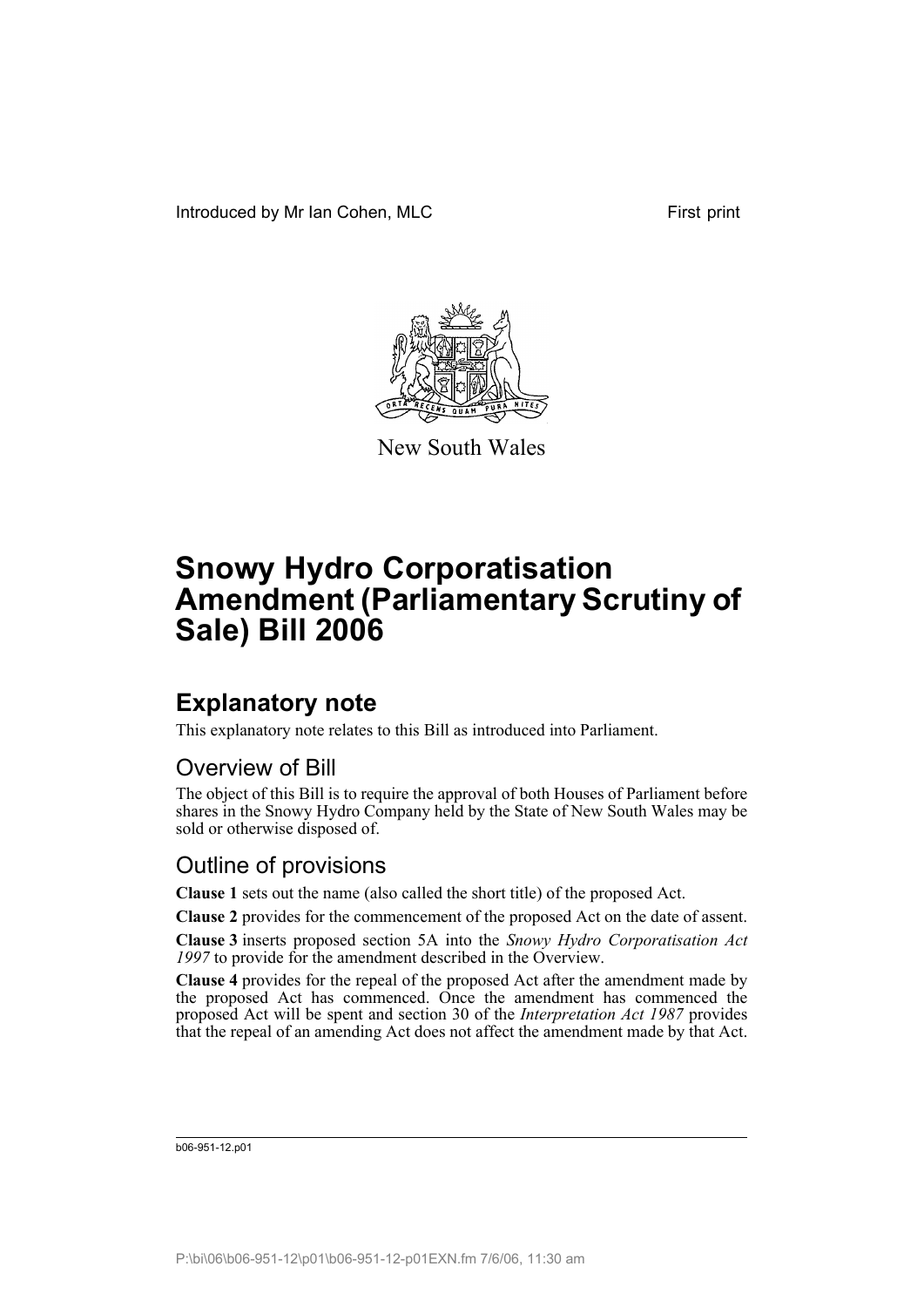Snowy Hydro Corporatisation Amendment (Parliamentary Scrutiny of Sale) Bill 2006

Explanatory note

Explanatory note page 2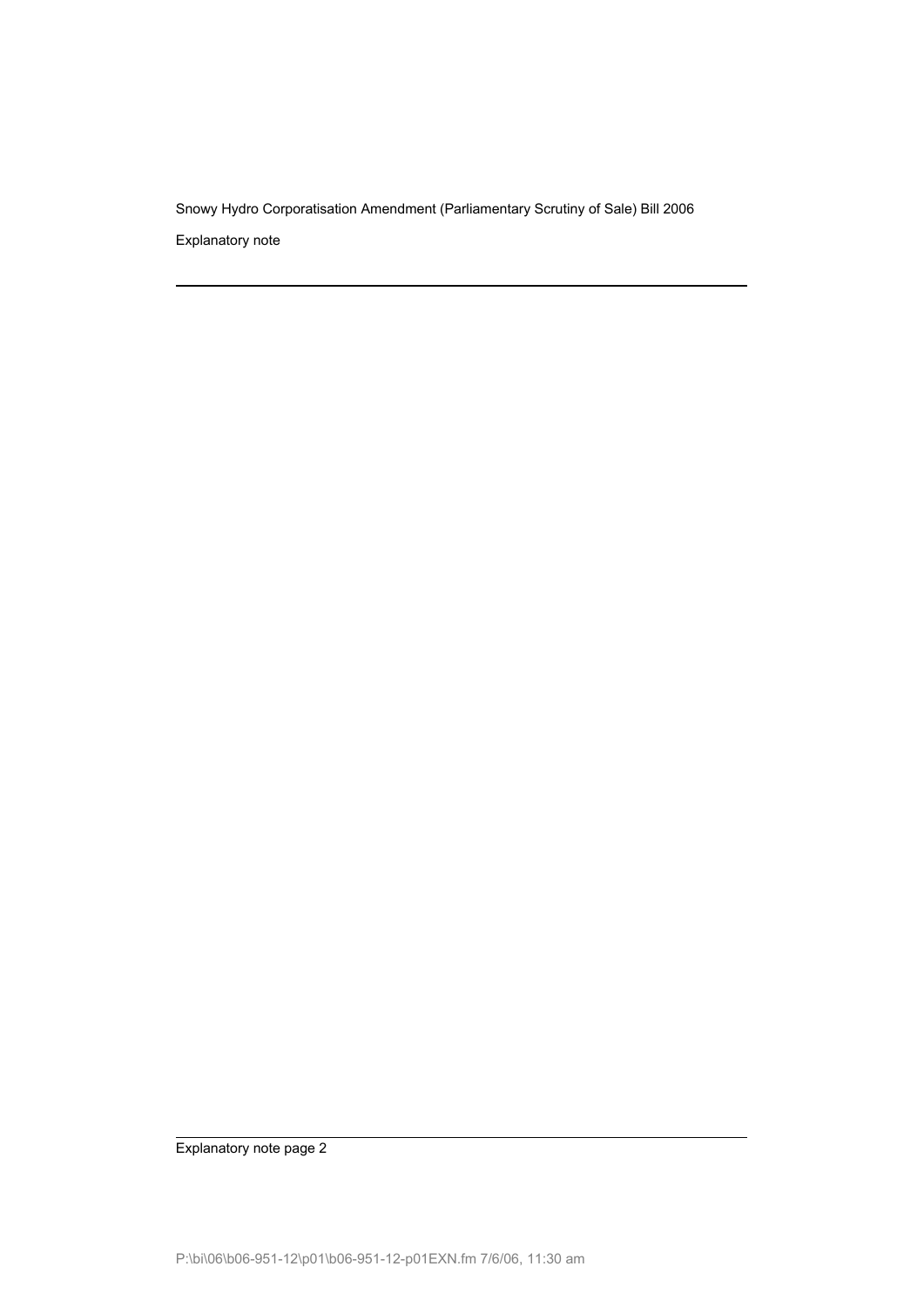Introduced by Mr Ian Cohen, MLC First print



New South Wales

## **Snowy Hydro Corporatisation Amendment (Parliamentary Scrutiny of Sale) Bill 2006**

### **Contents**

|  |                                                   | Page |
|--|---------------------------------------------------|------|
|  | Name of Act                                       |      |
|  | Commencement                                      |      |
|  | Amendment of Snowy Hydro Corporatisation Act 1997 |      |
|  | No 99                                             | 2    |
|  | Repeal of Act                                     | 2    |
|  |                                                   |      |

b06-951-12.p01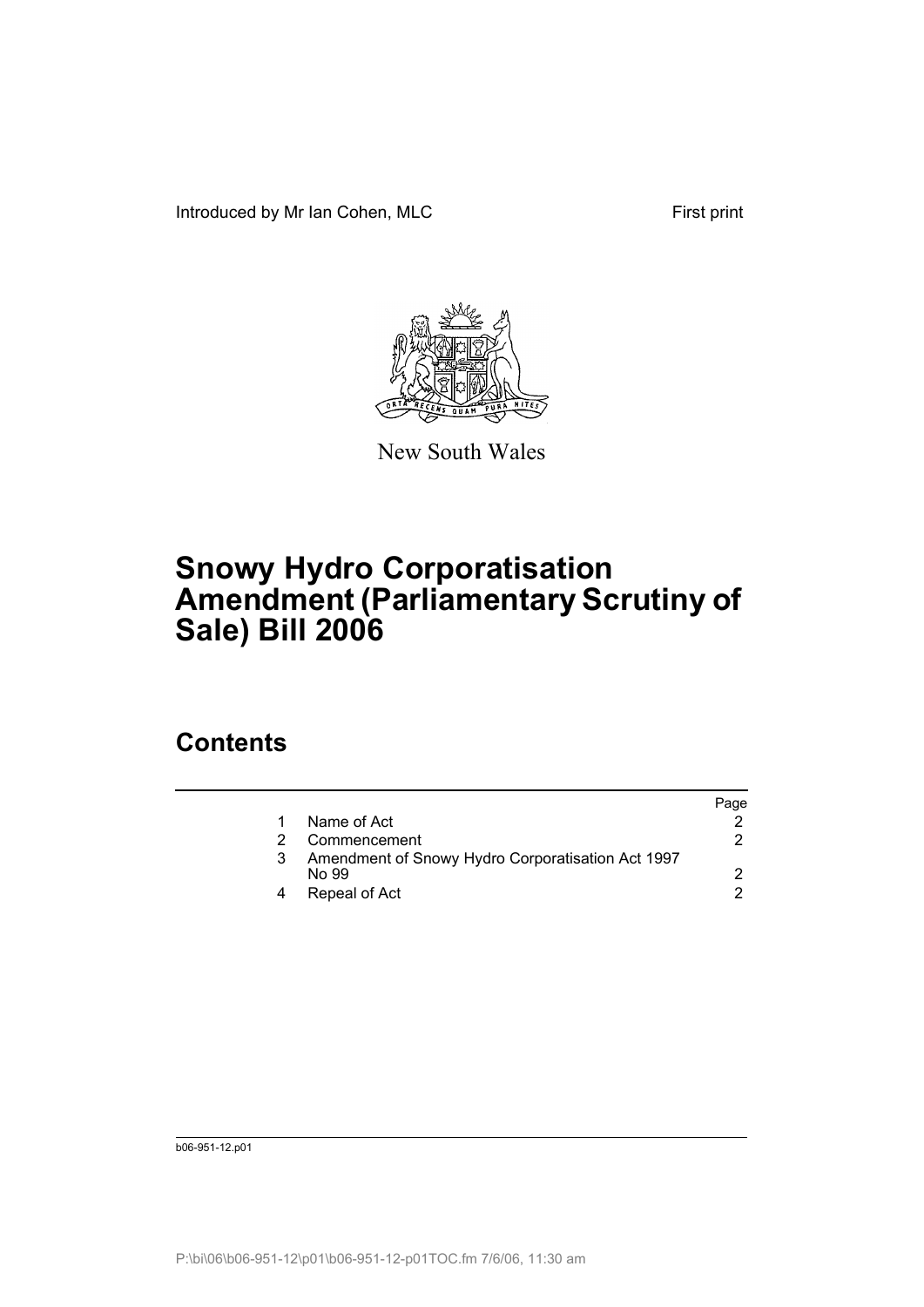Snowy Hydro Corporatisation Amendment (Parliamentary Scrutiny of Sale) Bill 2006

Contents

Page

Contents page 2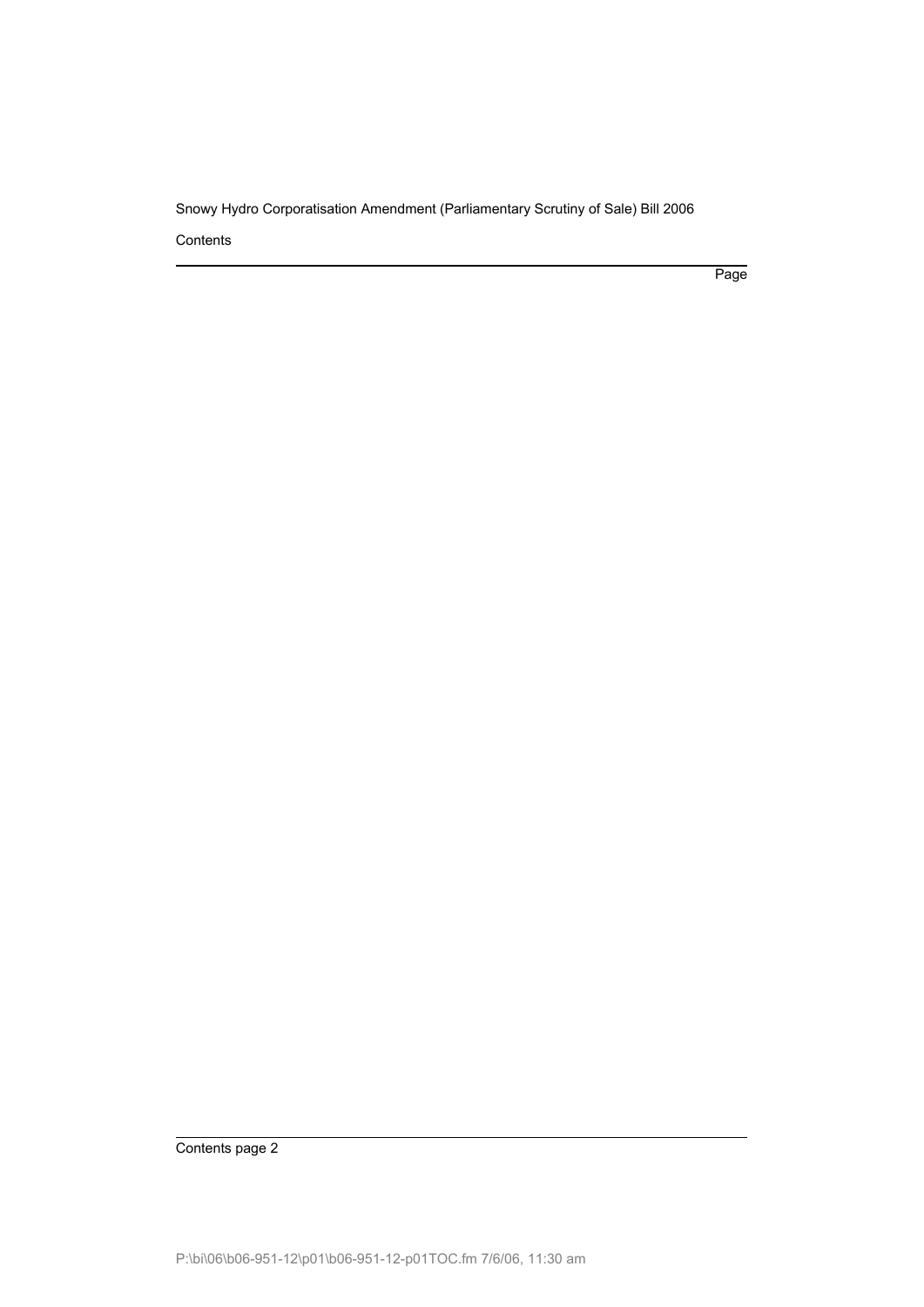

New South Wales

# **Snowy Hydro Corporatisation Amendment (Parliamentary Scrutiny of Sale) Bill 2006**

No , 2006

#### **A Bill for**

An Act to amend the *Snowy Hydro Corporatisation Act 1997* to prevent the sale of shares in Snowy Hydro Limited held by the State of New South Wales without the approval of both Houses of Parliament.